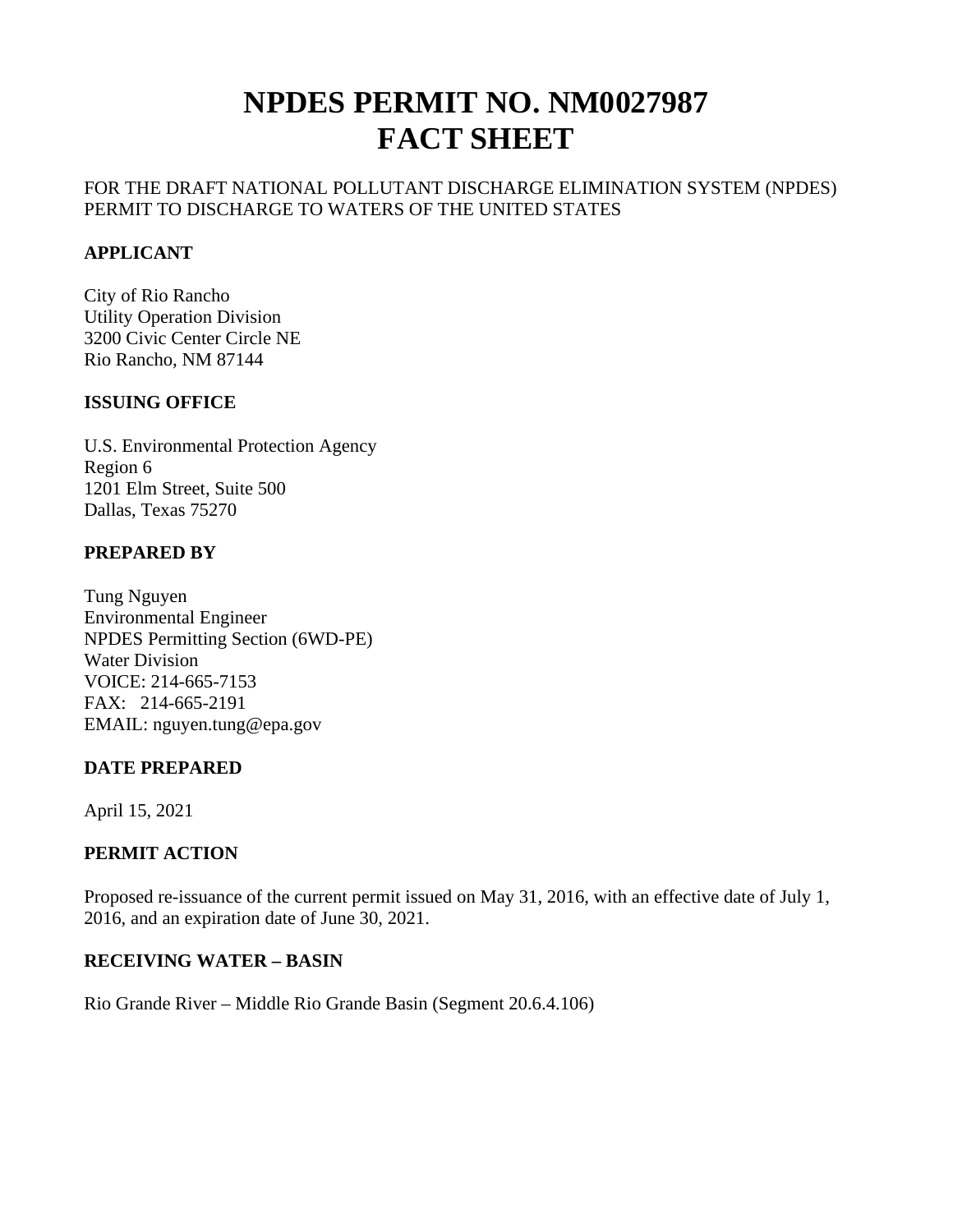# **DOCUMENT ABBREVIATIONS**

In the document that follows, various abbreviations are used. They are as follows:

| 4Q3             | Lowest four-day average flow rate expected to occur once every three-years |
|-----------------|----------------------------------------------------------------------------|
| <b>BAT</b>      | Best available technology economically achievable                          |
| <b>BCT</b>      | Best conventional pollutant control technology                             |
| BPT             | Best practicable control technology currently available                    |
| BMP             | Best management plan                                                       |
| <b>BOD</b>      | Biochemical oxygen demand (five-day unless noted otherwise)                |
| <b>BPJ</b>      | Best professional judgment                                                 |
| <b>CBOD</b>     | Carbonaceous biochemical oxygen demand (five-day unless noted otherwise)   |
| <b>CD</b>       | Critical dilution                                                          |
|                 |                                                                            |
| <b>CFR</b>      | Code of Federal Regulations                                                |
| cfs             | Cubic feet per second                                                      |
| <b>COD</b>      | Chemical oxygen demand                                                     |
| <b>COE</b>      | United States Corp of Engineers                                            |
| <b>CWA</b>      | Clean Water Act                                                            |
| DMR             | Discharge monitoring report                                                |
| DO              | Dissolved oxygen                                                           |
| ELG             | <b>Effluent limitation guidelines</b>                                      |
| EPA             | United States Environmental Protection Agency                              |
| <b>ESA</b>      | <b>Endangered Species Act</b>                                              |
| <b>FWS</b>      | United States Fish and Wildlife Service                                    |
| mg/1            | Milligrams per liter                                                       |
| $\frac{u g}{l}$ | Micrograms per liter                                                       |
| lbs             | Pounds                                                                     |
| MG              | Million gallons                                                            |
| MGD             | Million gallons per day                                                    |
| NMAC            | New Mexico Administrative Code                                             |
| <b>NMED</b>     | New Mexico Environment Department                                          |
| <b>NMIP</b>     | New Mexico NPDES Permit Implementation Procedures                          |
| <b>NMWQS</b>    | New Mexico State Standards for Interstate and Intrastate Surface Waters    |
| <b>NOEC</b>     | No observable effect concentration                                         |
| <b>NPDES</b>    | National Pollutant Discharge Elimination System                            |
| <b>MQL</b>      | Minimum quantification level                                               |
| O&G             | Oil and grease                                                             |
| <b>POTW</b>     | Publicly owned treatment works                                             |
| RP              | Reasonable potential                                                       |
| SS              | Settleable solids                                                          |
| <b>SSM</b>      | <b>Sufficiently Sensitive Method</b>                                       |
| <b>SIC</b>      | Standard industrial classification                                         |
|                 |                                                                            |
| s.u.            | Standard units (for parameter pH)                                          |
| <b>SWQB</b>     | Surface Water Quality Bureau                                               |
| <b>TDS</b>      | Total dissolved solids                                                     |
| TMDL            | Total maximum daily load                                                   |
| <b>TRC</b>      | Total residual chlorine                                                    |
| <b>TSS</b>      | Total suspended solids                                                     |
| <b>UAA</b>      | Use attainability analysis                                                 |
| <b>USGS</b>     | United States Geological Service                                           |
| <b>WLA</b>      | Waste Load allocation                                                      |
| WET             | Whole effluent toxicity                                                    |
| WQCC            | New Mexico Water Quality Control Commission                                |
| <b>WQMP</b>     | Water Quality Management Plan                                              |
| <b>WWTP</b>     | Wastewater treatment plant                                                 |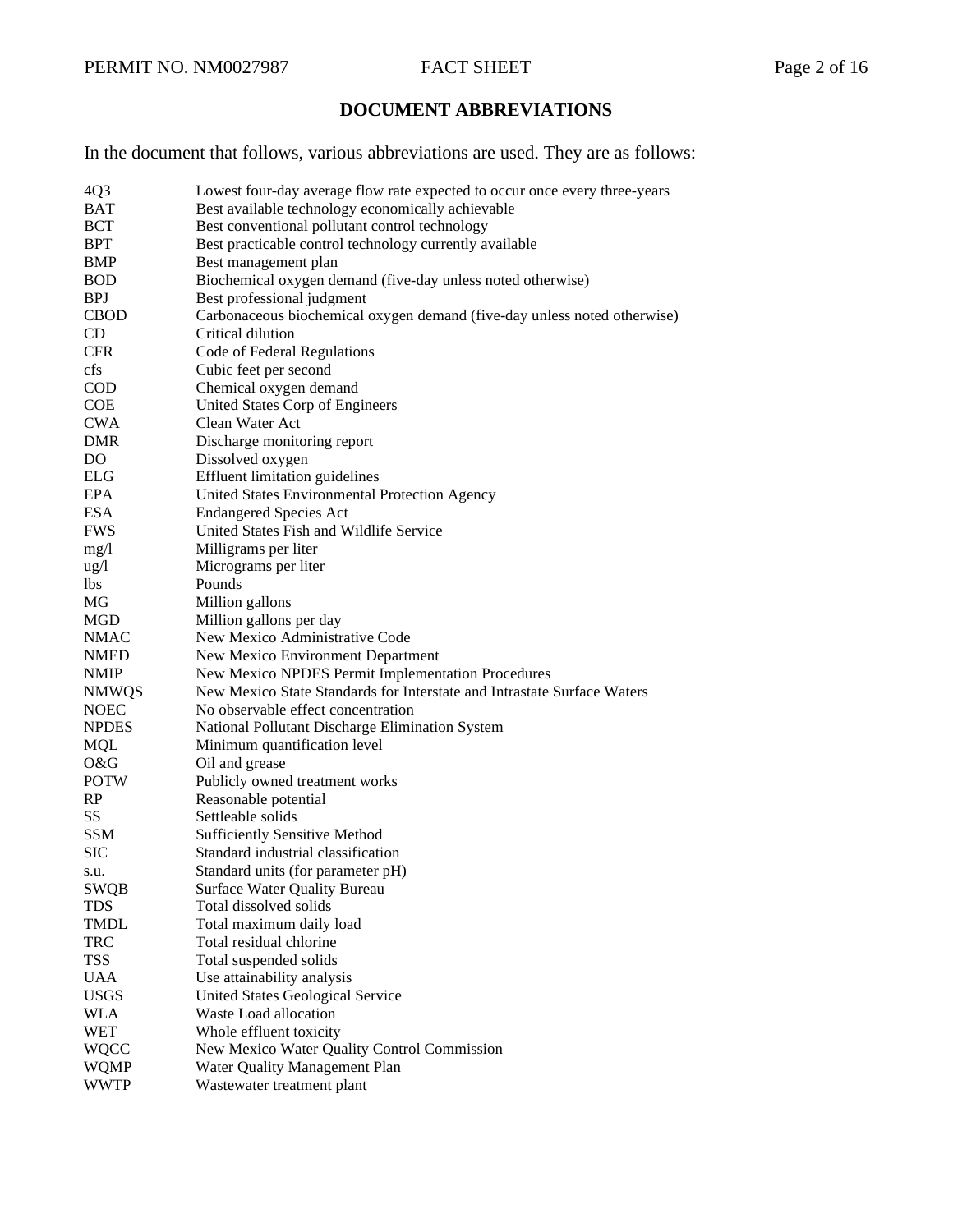# **I. CHANGES FROM THE PREVIOUS PERMIT**

The changes from the current permit issued on May 31, 2016, with an effective date of July 1, 2016, and an expiration date of June 30, 2021, include:

- Substitute unit (MPN) for E. coli bacteria has been added.
- Internal Outfall 101 has been removed.
- Virtual Outfall V01 has been added.
- 85% removal is calculated monthly instead of weekly.
- Interim and final limitations for total ammonia have been established with compliance schedule.
- Monitoring for DO and arsenic has been removed.
- Monitoring of mercury has been established.
- Monitoring for 9 toxic pollutants has been added in term of SSM requirement.
- Ambient upstream monitoring for total chlorides has been established.
- TDS limits have been revised.
- Monitoring frequency for TDS and O&G has been reduced to weekly from 5/week.
- 24-hour composite has been changed to 12-hour composite for WET testing.

# **II. APPLICANT LOCATION and ACTIVITY**

As described in the application, the facility (Outfall 001: Latitude 35° 15' 23" North and Longitude 106° 35' 32" West; Outfall 601: Latitude 35° 13' 12.49" North and Longitude 106° 41' 7.41" West) is located at 100 Industrial Park Loop, Rio Rancho, Sandoval County, New Mexico 87124. The facility is located on State land; the discharge from Outfall 001 enters the Rio Grande from the west to New Mexico surface waters. The Pueblo of Sandia has jurisdiction over the east half of the Rio Grande, with the west half Rio Grande under the jurisdiction of the State of New Mexico.

Under the SIC code 4952, the applicant operates City of Rio Rancho WWTP #2, which has a total design flow of 8.2 MGD along with Rio Rancho WWTP #3 providing sanitary services for approximately 98,085-population in total. Discharges via Outfall 001 to Rio Grande River previously consists of effluents from the WWTP #2 (5.5 MGD), WWTP #1 (up to 1.5 MGD) and WRF #6 (1.2 MGD). As of April 2020, WWTP #1 has been permanently closed; all flow is pumped to WRF #6 and therefore, EPA removes the previous established Outfall 101. Ultra-violet and chlorination disinfection units are used in WWTP #2 and WRF #6, respectively. WRF #6 (2.7 MGD now) and WWTP #2 (5.5 MGD) effluents are comingled before discharging to the river (see attached block flow diagrams). Sample points for WWTP #2 and WRF #6 are stated in Part I.A of the permit. Part of the WRF #6 effluent is reused for irrigation under NMED DP-215 reclaimed water discharge permit. Sewage sludge is processed and disposed at Rio Rancho Landfill. A map of the facility is attached.

# **III. EFFLUENT CHARACTERISTICS**

Data submitted in Form 2A is as follows:

| <b>Parameter</b>                   | Max  | Avg                   |
|------------------------------------|------|-----------------------|
|                                    |      | $(mg/l$ unless noted) |
| Flow (MGD)                         | 5.25 | 4.12                  |
| pH, minimum, standard units (s.u.) | 7.46 | NA                    |
| pH, maximum, standard units (s.u.) | 7.96 | NΑ                    |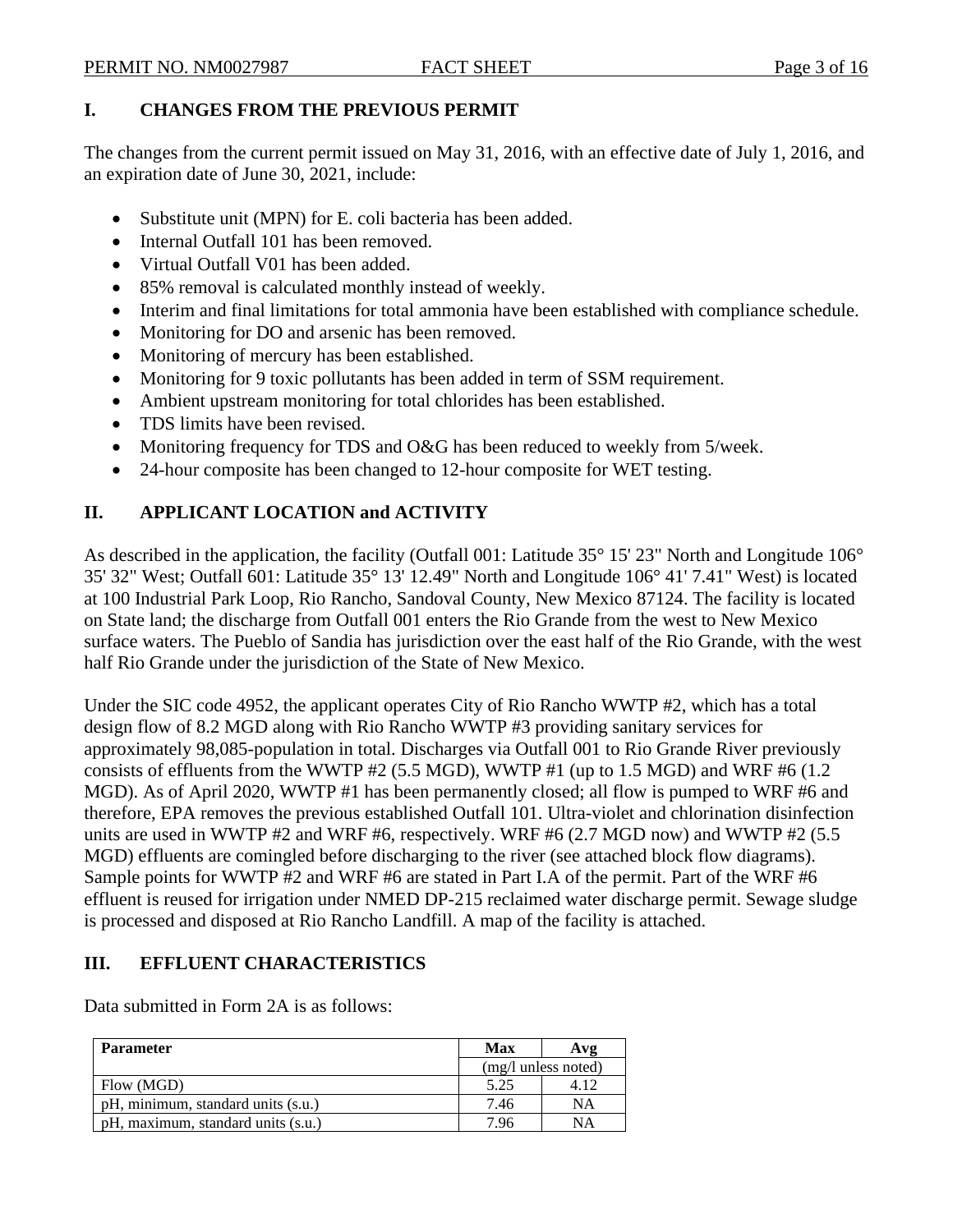| Temperature (C), winter                              | 19.4  | 17.1  |
|------------------------------------------------------|-------|-------|
| Temperature $(C)$ , summer                           | 28.9  | 25.6  |
| Biochemical Oxygen Demand, 5-day (BOD <sub>5</sub> ) | 20.5  | 7.7   |
| E. coli ( $cfu/100$ ml)                              | 416   | 21.2  |
| Total Suspended Solids (TSS)                         | 21.5  | 10.7  |
| Ammonia (as N)                                       | 4.0   | 1.7   |
| <b>TRC</b>                                           | 0.009 | 0.004 |
| DO                                                   | 7.8   | 6.1   |
| Total Kjeldahl Nitrogen (TKN)                        | 7.0   | 4.3   |
| Nitrate + Nitrite Nitrogen                           | 13.0  | 10.4  |
| Oil & Grease                                         | 9.0   | 7.0   |
| Phosphorus (Total)                                   | 4.5   | 2.8   |
| <b>TDS</b>                                           | 901.0 | 775.2 |

Since July 1, 2015 there have been exceedances in DMR (available upon request) as follows:

| <b>Parameter</b> | <b>Date Report</b>                 | <b>Exceedance</b> , 30-day<br>average, mg/L | <b>Exceedance</b> , daily<br>max., mg/L | Outfall |
|------------------|------------------------------------|---------------------------------------------|-----------------------------------------|---------|
| BOD <sub>5</sub> | $1/21/20$ , $7/31/20$ ,<br>1/31/21 | 3 exceedances                               |                                         | 001     |
| <b>TSS</b>       | 1/31/20, 1/31/21                   | 2 exceedances                               |                                         | 001     |
| TSS, % removal   | 1/31/18                            | exceedance                                  |                                         | 101     |
| E. coli          | Many events                        |                                             | Many exceedances                        | 001     |
| <b>TRC</b>       | Several events                     |                                             | Several exceedances                     | 601     |
| E. coli bacteria | Several events                     | exceedance                                  | Several exceedances                     | 601     |

# **IV. REGULATORY AUTHORITY/PERMIT ACTION**

In November 1972, Congress passed the Federal Water Pollution Control Act establishing the NPDES permit program to control water pollution. These amendments established technology-based or end-ofpipe control mechanisms and an interim goal to achieve "water quality which provides for the protection and propagation of fish, shellfish, and wildlife and provides for recreation in and on the water"; more commonly known as the "swimmable, fishable" goal. Further amendments in 1977 of the CWA gave EPA the authority to implement pollution control programs such as setting wastewater standards for industry and established the basic structure for regulating pollutants discharges into the waters of the United States. In addition, it made it unlawful for any person to discharge any pollutant from a point source into navigable waters, unless a permit was obtained under its provisions. Regulations governing the NPDES permit program are generally found at 40 CFR §122 (program requirements & permit conditions), §124 (procedures for decision making), §125 (technology-based standards) and §136 (analytical procedures). Other parts of 40 CFR provide guidance for specific activities and may be used in this document as required.

It is proposed that the permit be reissued for a 5-year term following regulations promulgated at 40 CFR §122.46(a).

# **V. DRAFT PERMIT RATIONALE AND CONDITIONS**

# A. OVERVIEW of TECHNOLOGY-BASED VERSUS WATER QUALITY STANDARDS-BASED EFFLUENT LIMITATIONS AND CONDITIONS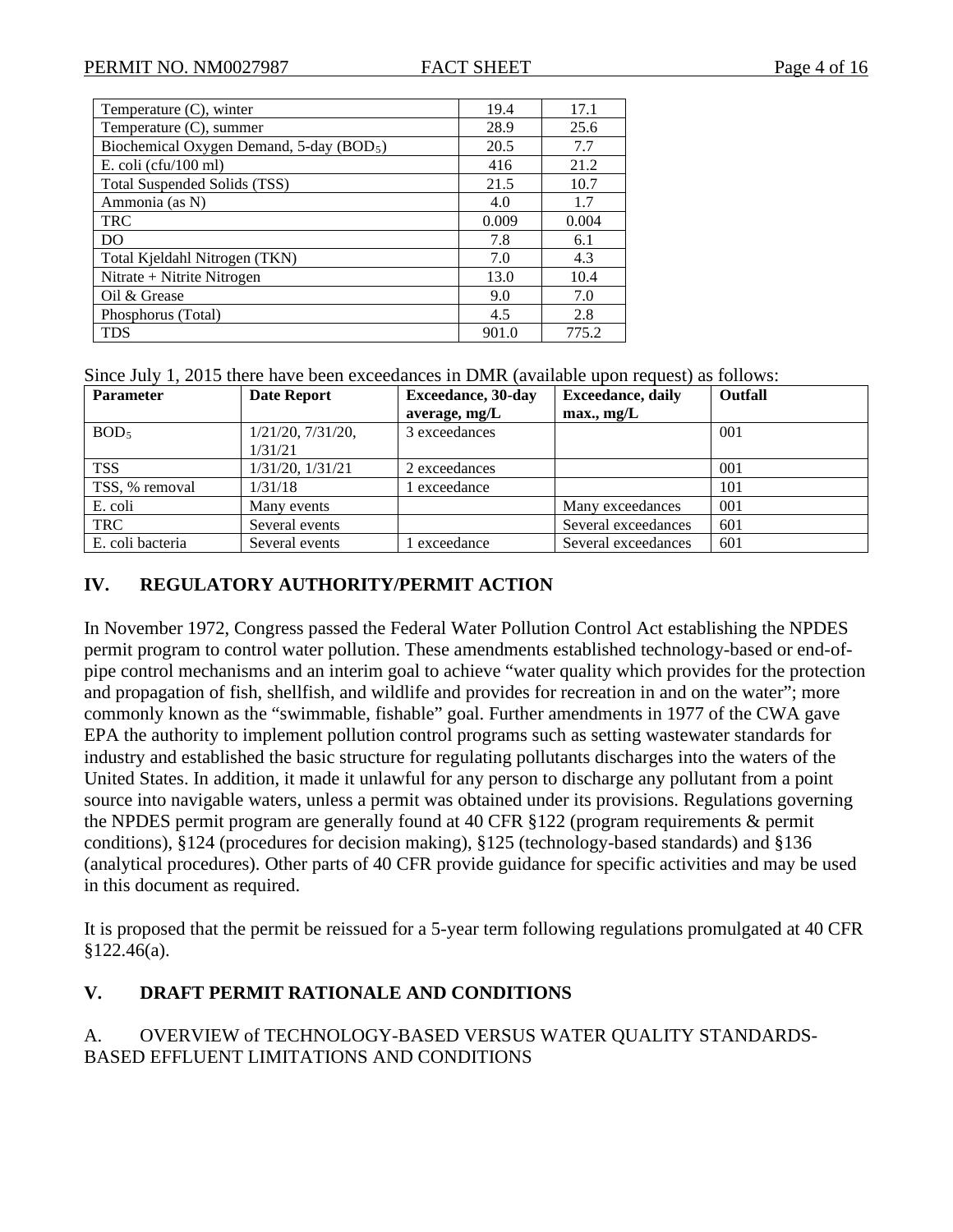Regulations contained in 40 CFR §122.44 NPDES permit limits are developed that meet the more stringent of either technology-based effluent limitation guidelines, numerical and/or narrative water quality standard-based effluent limits, or the previous permit.

Technology-based effluent limitations are established in the proposed draft permit for TSS and BOD<sub>5</sub>, and percent removal for each. Water quality-based effluent limitations are established in the proposed draft permit for E. coli bacteria, pH, TRC, TDS, O&G and total ammonia.

# B. TECHNOLOGY-BASED EFFLUENT LIMITATIONS/CONDITIONS

1. General Comments

Regulations promulgated at 40 CFR §122.44 (a) require technology-based effluent limitations to be placed in NPDES permits based on ELGs where applicable, on BPJ in the absence of guidelines, or on a combination of the two. In the absence of promulgated guidelines for the discharge, permit conditions may be established using BPJ procedures. EPA establishes limitations based on the following technology-based controls: BPT, BCT, and BAT. These levels of treatment are:

BPT - The first level of technology-based standards generally based on the average of the best existing performance facilities within an industrial category or subcategory.

BCT - Technology-based standard for the discharge from existing industrial point sources of conventional pollutants, including BOD<sub>5</sub>, TSS, *E. coli* bacteria, pH, and O&G.

BAT - The most appropriate means available on a national basis for controlling the direct discharge of toxic and non-conventional pollutants to navigable waters. BAT effluent limits represent the best existing performance of treatment technologies that are economically achievable within an industrial point source category or subcategory.

2. Effluent Limitation Guidelines

The facility is a POTW/POTW-like that has technology-based limits established at 40 CFR 133.102 for Secondary Treatment Regulation. Pollutants with limits established in this Chapter are BOD<sub>5</sub>, TSS and pH. BOD<sub>5</sub> limits of 30 mg/l for the 30-day average and 45 mg/l for the 7-day average and 85% percent (minimum) removal are found at 40 CFR §133.102(a). TSS limits; also 30 mg/l for the 30-day average and 45 mg/l for the 7-day average, average and 85% percent (minimum) removal are found at 40 CFR §133.102(b). The limit for pH is 6-9 s.u. based on 40 CFR §133.102(c). However, existing limits for BOD<sub>5</sub> and TSS are more stringent and retained in the permit draft to protect the designated critical habitat for the fish mentioned below. In a letter dated December 18, 2020, the permittee requests Outfall 601 at WRF #6 to be removed. EPA denies the request and retains the applicable limitations at this outfall because:

- Comingled with WWTP #2 effluent, part of the WRF #6 effluent is discharged to the receiving stream via Outfall 001.
- Individual sampling location/point of compliance for each effluent is before the comingling point.
- Discharge effluent must meet the secondary treatment requirement above. Dilution must not be used as a substitute for treatment pursuant to 40 CFR  $\S 122.45(f)(1)(iii)$ .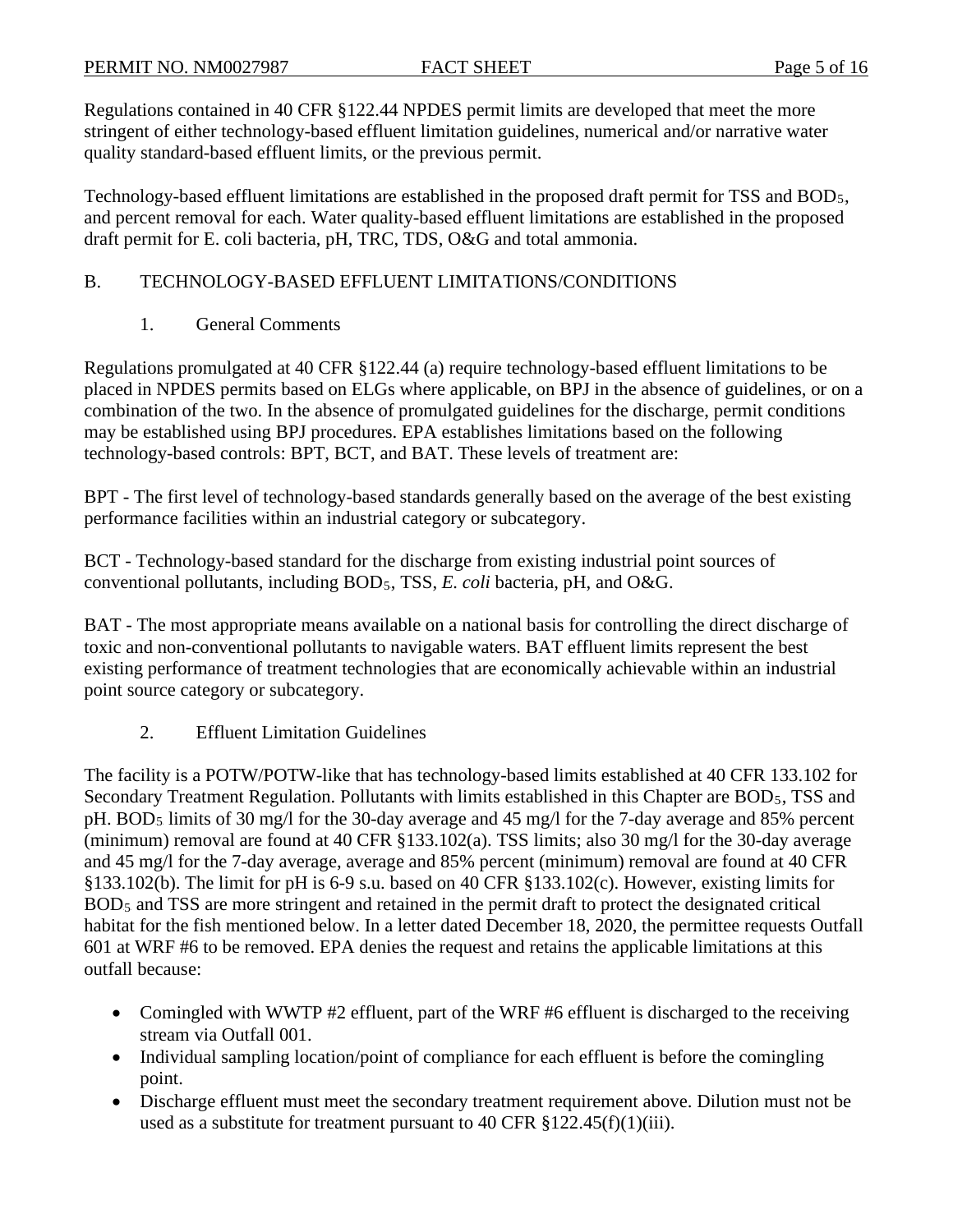Regulations at 40 CFR §122.45(f)(1) require all pollutants limited in permits to have limits expressed in terms of mass such as pounds per day. When determining mass limits for POTWs or similar, the plant's design flow is used to establish the mass load. Due to nature of the treatment process and configuration (i.e., separate treatment trains and sampling locations), EPA establishes a virtual outfall ("V01") to account for any limited mass loadings (including those to protect Tribe/State WQS). Mass limits are determined by the following mathematical relationship:

Loading in lbs/day = pollutant concentration in mg/l  $*$  8.345 (lbs)(l)/(mg)(MG)  $*$  design flow in MGD

30-day average BOD<sub>5</sub> loading = 10 mg/l \* 8.345 (lbs)(l)/(mg)(MG) \* 8.2 MGD = 684 lbs/day 7-day average BOD<sub>5</sub> loading = 15 mg/l \* 8.345 (lbs)(l)/(mg)(MG) \* 8.2 MGD = 1,026 lbs/day 30-day average TSS loading =  $15 \text{ mg}/l * 8.345 \text{ (lbs)}(l)/(mg)(MG) * 8.2 \text{ MGD} = 1,026 \text{ lbs/day}$ 7-day average TSS loading = 23 mg/l  $*$  8.345 (lbs)(l)/(mg)(MG)  $*$  8.2 MGD = 1,573 lbs/day

**Parameter 30-day Avg, lbs/day, unless noted 7-day Max, lbs/day, unless noted 30-day Avg, mg/l, unless noted 7-day Max, mg/l, unless noted**  $BOD<sub>5</sub>$  $5 \hspace{1.5cm} 684$  $684^2$  1,026<sup>2</sup> 2 10 15  $BOD<sub>5</sub>$ , % removal<sup>1</sup>  $\ge 85$  --- --- --- --- --- --- --- --- --- $TSS$  1,026<sup>2</sup> 1,573<sup>2</sup> 2 15 23 TSS, % removal<sup>1</sup> 1  $\geq 85$  ---  $\sim$  ---  $\sim$  --pH N/A N/A N/A 6.0 to 9.0 s.u. 6.0 to 9.0 s.u.

A summary of the technology-based limits for the facility at both outfalls is:

1 <sup>P</sup> % removal is calculated using the following equation: [(average monthly influent concentration – average monthly effluent concentration)  $\div$  average monthly influent concentration]  $*$  100.

 $<sup>2</sup>$  EPA establishes a virtual outfall ("Outfall V01") for compliance purpose of any combined loading limitations (loading</sup> from Outfall 001 + loading from Outfall 601) applicable to the whole facility.

# 3. Pretreatment Regulation

The facility has one non-categorical significant industrial users (SIUs), Insight Lighting, which is subject to the local limits. The permittee is required to maintain and implement a full pretreatment program pursuant to 40 CFR 403.8. There haven't been any updates to the program since the last permit went out, so the pretreatment language will remain the same.

# C. WATER QUALITY BASED LIMITATIONS

1. General Comments

Water quality based requirements are necessary where effluent limits more stringent than technologybased limits are necessary to maintain or achieve federal or state water quality limits. Under Section 301(b)(1)(C) of the CWA, discharges are subject to effluent limitations based on Federal or State/Tribe WQS. Effluent limitations and/or conditions established in the draft permit are in compliance with applicable State/Tribal WQS and applicable State/Tribe water quality management plans to assure that surface WQS of the receiving waters are protected and maintained or attained.

2. Implementation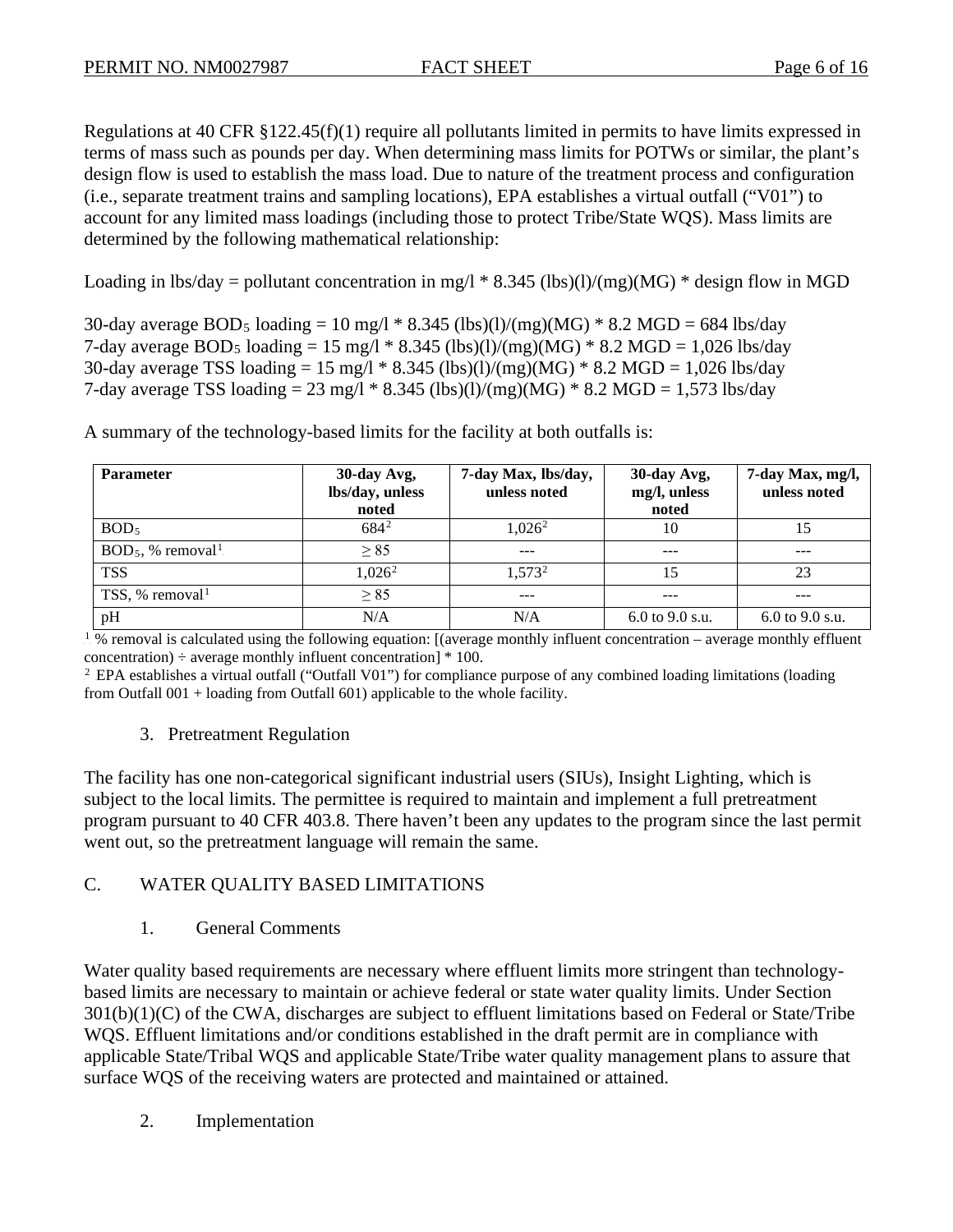The NPDES permits contain technology-based effluent limitations reflecting the best controls available. Where these technology-based permit limits do not protect water quality or the designated uses, additional water quality-based effluent limitations and/or conditions are included in the NPDES permits. State/Tribe narrative and numerical water quality standards are used in conjunction with EPA criterion and other available toxicity information to determine the adequacy of technology-based permit limits and the need for additional water quality-based controls.

3. State Water Quality Standards

The general and specific stream standards are provided in NMWQS (20.6.4 NMAC approved on September 12, 2018). The receiving water is Rio Grande River (segment 20.6.4.106 NMAC of the Rio Grande River Basin). The stream designated uses are irrigation, marginal warmwater aquatic life, livestock watering, wildlife habitat and primary contact and public water supply.

4. Pueblo of Sandia Water Quality Standards (Affected Downstream Tribe)

The Pueblo of Sandia has been approved to have treatment in the same manner as a state as contained in 40 CFR 131.8. The general and specific stream standards for the Pueblo of Sandia Water Quality Standards (PSWQS) are provided in "Pueblo of Sandia Water Quality Standards", revised January 31, 2008, approved and adopted by Tribal Council Resolution 2009-118 on November 13, 2009, and approved by EPA March 9, 2010. This latest WQS was used in the previous permitting renewal. The designated uses of the Rio Grande, according to PSWQS, Section V.A.1, are warmwater and coolwater aquatic/fishery, primary contact ceremonial, primary and secondary contact recreational, agricultural and industrial water supply, domestic water supply and wildlife habitat. The critical low flow 4Q3 and harmonic mean (PSWQS, Section I.H) are the same as NMWQS.

5. Permit Action - Water Quality-Based Limits

Regulations promulgated at 40 CFR §122.44(d) require limits in addition to, or more stringent than effluent limitation guidelines (technology based). Concentration limits are monitored at Outfalls 001 & 601; whereas, mass limits are monitored at Outfall 001. State or Tribal WQS that are more stringent than effluent limitation guidelines and the most stringent limitations are chosen as follows:

| í<br>$\sim$<br>I |  |
|------------------|--|
|                  |  |

| <b>State Water</b><br>Designated Use $(s)$ | State WQS           | Tribe Water<br>Designated $Use(s)$ | Pueblo of Sandia (PS)<br><b>WOS</b> | Limitation<br>Established |
|--------------------------------------------|---------------------|------------------------------------|-------------------------------------|---------------------------|
| Primary contact and                        | $6.6 - 9.0$         | Coolwater Aquatic                  | $6.6 - 9.0$ [Section]               | $6.6 - 9.0$               |
| warmwater aquatic life                     | $[20.6.4.900.D$ and | Life/Fishery                       | IV.A                                |                           |
|                                            | H(6)                |                                    |                                     |                           |

#### b. Bacteria

| <b>State Water</b>  | State WQS            | Tribe Water            | Pueblo of Sandia WOS                      | Limitation          |
|---------------------|----------------------|------------------------|-------------------------------------------|---------------------|
| Designated $Use(s)$ |                      | Designated $Use(s)$    |                                           | Established         |
| Primary contact     | $126$ cfu (or        | <b>Primary Contact</b> | $47 \text{ cft}/100 \text{ ml monthly}$ ; | 47 cfu (or          |
|                     | $MPN)/100$ ml        | Ceremonial Use         | 88 cfu/100 ml daily                       | $MPN)/100$ ml       |
|                     | monthly; 410 cfu (or |                        | maximum, [Section]                        | monthly; 88 cfu (or |
|                     | $MPN$ /100 ml daily  |                        | IV.D                                      |                     |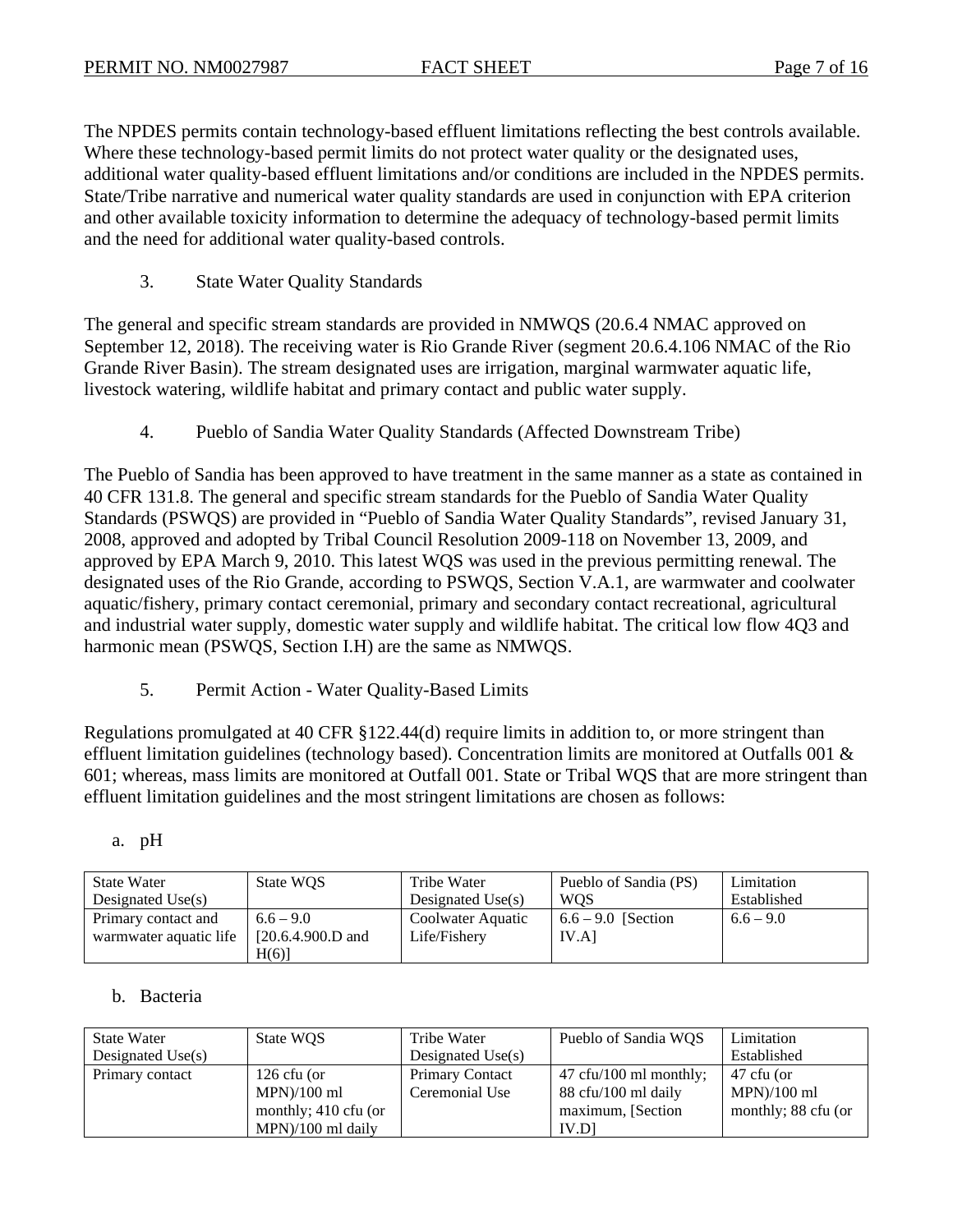| 33.99%<br>на<br>، σ<br><b>D</b> |  | 100<br>MP'<br>m.<br>daily |
|---------------------------------|--|---------------------------|
| $\sim$                          |  | ma<br>$\cdots$<br>ш       |

#### c. Toxics

The CWA in Section 301 (b) requires that effluent limitations for point sources include any limitations necessary to meet water quality standards. Federal regulations found at 40 CFR §122.44 (d) state that if a discharge poses the reasonable potential to cause an in-stream excursion above a water quality criterion, the permit must contain an effluent limit for that pollutant.

All applicable facilities are required to fill out appropriate sections of the Form 2A and 2S, to apply for an NPDES permit or reissuance of an NPDES permit. The new form is applicable not only to POTWs, but also to facilities that are similar to POTWs, but which do not meet the regulatory definition of "publicly owned treatment works" (like private domestics, or similar facilities on Federal property). The forms were designed and promulgated to "make it easier for permit applicants to provide the necessary information with their applications and minimize the need for additional follow-up requests from permitting authorities," per the summary statement in the preamble to the Rule. These forms became effective December 1, 1999, after publication of the final rule on August 4, 1999, Volume 64, Number 149, pages 42433 through 42527 of the FRL.

NMED provides a 4Q3 calculated from a critical flow at gage 08329928 and the design flow [202.96 cfs – 12.687 cfs (8.2 MGD) = 190.273 cfs]. The ambient upstream data is obtained from SWQB Monitoring Station 32RGrande499.2 from March 2014 to October 2014. Outfall 001 is evaluated with maximum flow of 8.2 MGD in case 100% flow from Outfall 601 is diverted to the UV unit at WWTP #2. Submitted data at Outfall 001 are scanned against the MQL, PSWQS and NMWQS (for those with no established MQL). Pollutants with levels above the MQL and Tribal/State WQS are analyzed for RP. Ambient data are inputed into the RP if available. For RP calculation purpose, ML values are used for those results reported with less than the MLs or non-detect (ND). Attached Appendix A shows no RPs exist, except for the following pollutants (reported with "ND") that do not meet the SSM requirement. Summary of the tested methods are compared to the SSM requirement as follow:

| <b>Pollutants</b>    | <b>Test Result (Method),</b><br>$u\Omega/L$ | Applicable NMWQS,<br>ug/L | <b>Suggested Method with SSM</b><br>Complied MDL, ug/L |
|----------------------|---------------------------------------------|---------------------------|--------------------------------------------------------|
| Benzidine            | $0.5$ to 10 (EPA 625)                       | 0.002                     | 0.08 (EPA Method 605)                                  |
| <b>Diazinon</b>      | 0.5 (EPA 8270D and                          | 0.17                      | 0.13 (EPA Method 507)                                  |
|                      | 614)                                        |                           |                                                        |
| Hexachlorobenzene    | $0.5$ to 1 (EPA 625)                        | 0.0029                    | $0.05$ (EPA Method 612)                                |
| Mirex                | $0.5$ (EPA 614 and                          | 0.001 (PSWQS)             | 0.002 (EPA Method 617)                                 |
|                      | 8270D); invalid test                        |                           |                                                        |
|                      | methods                                     |                           |                                                        |
| Chlorpyrifos         | $0.5$ (EPA 614 and                          | $0.041$ (PSWQS)           | 0.004 (EPA Method 1657)                                |
|                      | 8270D); invalid test                        |                           |                                                        |
|                      | methods                                     |                           |                                                        |
| Guthion (or Azinphos | $0.5$ (EPA 614 and                          | $0.01$ (PSWQS)            | 0.009 (EPA Method 1657)                                |
| methyl)              | 8270D)                                      |                           |                                                        |
| Parathion            | $0.5$ (EPA $614$ )                          | $0.013$ (PSWOS)           | 0.01 (EPA Method 1657)                                 |

Because the permittee has not demonstrated compliance with the SSM requirement per 40 CFR 122.21(e)(3) for all the parameters in the table above, EPA proposes monitoring for these parameters at once/six months for Outfall 001 in this permit draft. All the analytical tests must meet the SSM requirement. During the public comment period, the permittee optionally may submit additional test data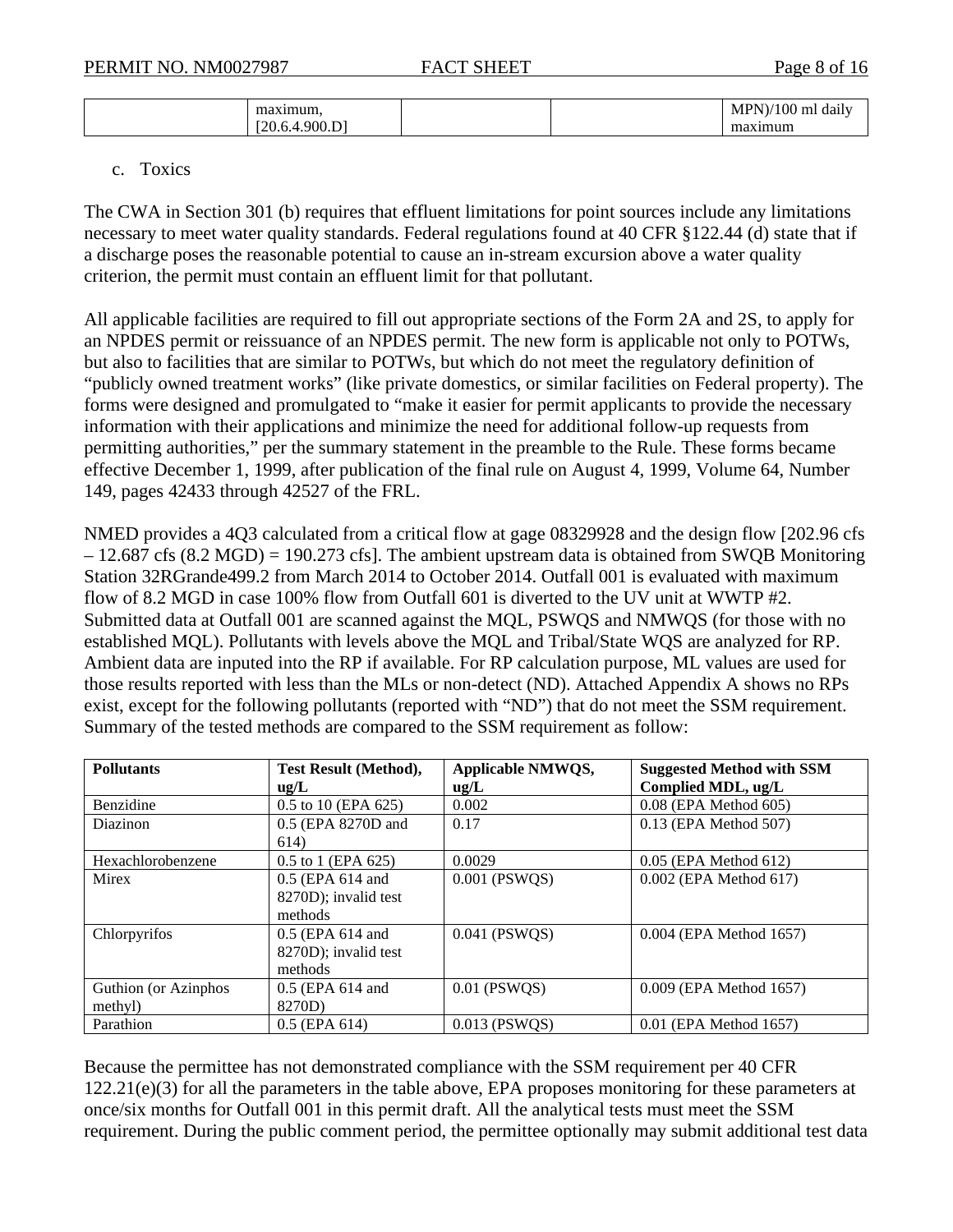(one scan for each pollutant) meeting the SSM requirement for these monitored parameters; EPA would reconsider this monitoring requirement depending on the analyses results. Pollutants shown in Part I.F of the draft permit, applicable to the State WQS that are not listed in Table C of Form 2A, will be tested, if the permit will be reapplied, during the permit term pursuant to 40 CFR  $122.21(i)(4)(iv)$ .

There is no RP excursion for adjusted gross alpha at both outfalls in Appendix A. Previous monitoring requirement for this pollutant is retained in this permit draft for TMDLs purpose mentioned below.

To protect the Tribe and State WQS, effluent at Outfall 601 is supposed to go thru the RP analysis due to the discharge configuration and sampling point (i.e., similar to 2 separate treatment trains). However, effluent data at this outfall is not fully available to evaluate. For the next permit renewal application, the permittee must submit data required in the application (Tables A to E) for Outfalls 601 and 001.

Arsenic is re-evaluated against the PSWQS for RP using data in the Appendix A. To determine if a pollutant has a reasonable potential to exceed a water quality criterion the following calculation is performed with a steady-state mass balance model in the NMIP:

Instream concentration =  $((FQ_a \times C_a) + (Q_e \times C_e \times 2.13)) \div (FQ_a + Q_e) = ug/L$ 

Where:

 $C_e$  is the geometric mean effluent concentration, 3.23 ug/l (dissolved)

 $C_a$  is the ambient concentration upstream of discharger, 2.7 ug/l (dissolved),

 $Q_e$  is the effluent flow rate, 12.71 cfs (8.2 MGD)

 $Q<sub>a</sub>$  is the 4Q3 flow rate, 190.27 cfs (chronic) and 581.89 cfs (human health)

F is the fraction of stream allowed for mixing, 1.0.

The criterion for arsenic is as below pursuant PSWQS Appendix B:

| <b>Arsenic</b>          | <b>Fish Consumption</b>       | <b>Acute (dissolved)</b>      | <b>Chronic (dissolved)</b>    |
|-------------------------|-------------------------------|-------------------------------|-------------------------------|
|                         | (dissolved)                   |                               |                               |
| Criterion, $\mu$ g/L    | 3.6, more stringent than      | 340, same as NMWQS            | 150, same as NMWQS            |
|                         | <b>NMWOS</b>                  |                               |                               |
| Effluent, ug/L (Average | 3.23 (2.81 at Outfall 601 per | 3.23 (2.81 at Outfall 601 per | 3.23 (2.81 at Outfall 601)    |
| value)                  | DMR)                          | DMR)                          | per DMR)                      |
| Calculated Instream     | 2.79 using $Q_a = 581.89$ cfs | RP level = effluent x 2.13    | 2.96 using $Q_a = 237.24$ cfs |
| Concentration, ug/L     | $(2.72$ at Outfall 601)       | $= 6.88$                      | $(<2.77$ at Outfall 601)      |
|                         |                               | $(<5.99$ at Outfall 601)      |                               |

RP does not exist for any criterion at either outfall because the calculated instream concentration is less than its respective criterion for fish consumption and chronic conditions, and the RP level is less than the acute criterion. Previous monitoring requirement for arsenic is removed in this permit draft. This monitoring removal does not violate the Antibacksliding because the current data were not available previously pursuant to 40 CFR 122.44(l)(2)(i).

# d. TRC

The facility uses UV unit at WWTP #2 and chlorination at WRF #6 to disinfect the effluents. TRC of 11 µg/l (for wildlife habitat; 20.6.4.900.J NMAC and for Coolwater Aquatic Life/Fishery) is established at Outfall 601 (at all times) and Outfall 001 (in case chlorine based-product is contributed in the treatment process at WWTP #2 or effluent from WRF #6 is diverted to the UV unit).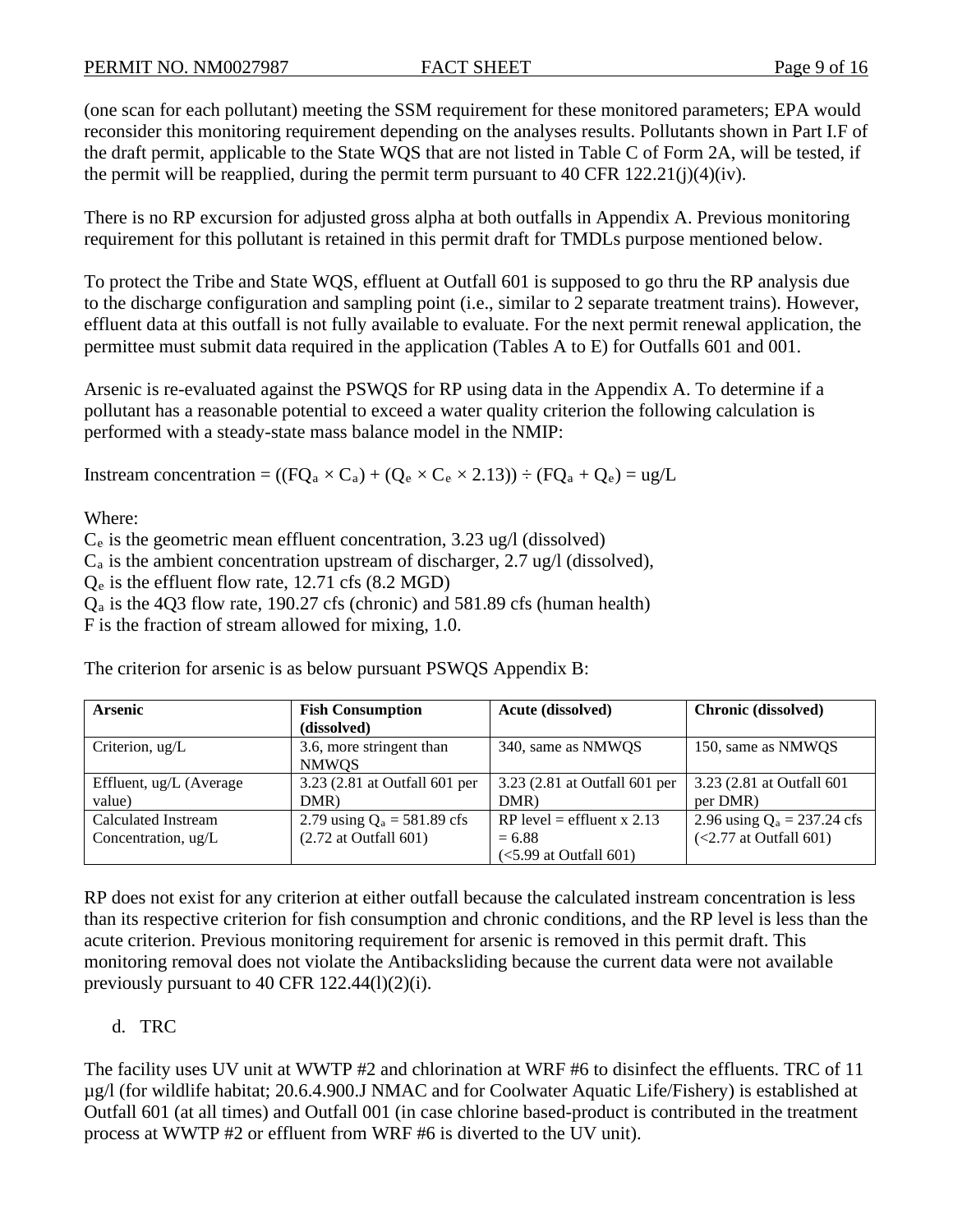# e. DO

According to a letter from Pueblo of Sandia dated February 11, 2021, the DO criterion should be 5 mg/L or greater, which was previously interpreted at 6 mg/L or greater. This criterion, 5 mg/L or greater, is the same as for marginal warmwater aquatic life in NMWQS [20.6.4.900.H(6)].

The State of New Mexico WQS criterion applicable to the marginal warm-water aquatic life designated use is at least 5 mg/L for dissolved oxygen. As a part of the permitting process, EPA used the LA-QUAL water quality model, which is a steady-state one-dimensional model which assumes complete mixing within each modeled element, to develop permit parameters for the protection of the State of New Mexico surface water WQS for DO (i.e., 5 mg/L). Primarily based on the City of Rio Rancho Wastewater Treatment Plant's design flow (8.2 MGD) and the critical flow of the receiving water (67.34 cfs), various BOD<sub>5</sub> factors including BOD<sub>5</sub> Secondary Treatment Standards were considered and simulated to achieve the DO criterion. A complete characterization of Rio Grande River (i.e., water quality and hydrodynamic data) was not available. Where data were not available, estimates and assumptions are made. The following is a summary of model inputs.

The City of Rio Rancho Wastewater Treatment Plant's design flow is 0.359 m3/sec (8.2 MGD). The discharge location provided in the permit application is located at Latitude 35° 15' 23" N (35.2563), and Longitude 106° 35′ 32″ W (-106.5922). Other effluent parameters provided in the permittee's application and applied in the model include Ammonia (Avg: 1.7 mg/L), DO (Avg: 6.1 mg/L), and effluent temperature (25 C). Effluent Nitrate plus Nitrite Nitrogen (Avg: 1.0 mg/L), and E. Coli (Avg: 5 CFU/100ml) were assumed since no data available.

NMED provided the following information. The critical low flow of Rio Grande River receiving stream is approximately 1.907 m3/sec (67.34 ft3/sec). Other parameters applied in the model include ambient temperature (17.4 C). Ammonia (Avg: 0.14 mg/L), DO (Avg: 6.25 mg/L), Nitrate plus Nitrite Nitrogen (Avg: 1 mg/L) and Ambient E. Coli of 18 CFU/100ml, and the receiving stream average depth of 4.5 feet (1.5 meters) were assumed since no data available.

EPA used the EPA's Environmental Justice Screening and Mapping Tool (Version 2019) to estimate the average elevation of the study area and average width of Rio Grande River. The average elevation is approximately 1530 meter (5020 feet). The average width of Rio Grande River is approximately 32.84 meters. And, the studied Rio Grande River segment length is approximately 19.5 kilometers (12.12 miles), which was obtained from the State of New Mexico's OpenEnviroMap.

The model results show no excursion of the receiving stream DO standard of 5 mg/L when the  $BOD_5$ limits of 10 mg/l for monthly average and 15 mg/l for 7-day maxima were applied (see attached graph with 10/15 mg/L BOD<sub>5</sub>; other detail information is available upon request). Therefore, no additional requirement for DO.

The model results are based on the assumptions and default values as explained and presented above. Should these conditions change, the model should be updated to provide a more accurate assessment of the water quality within the receiving water body.

f. Salinity/Mineral Quality (Total Dissolved Solids, Chlorides, and Sulfates)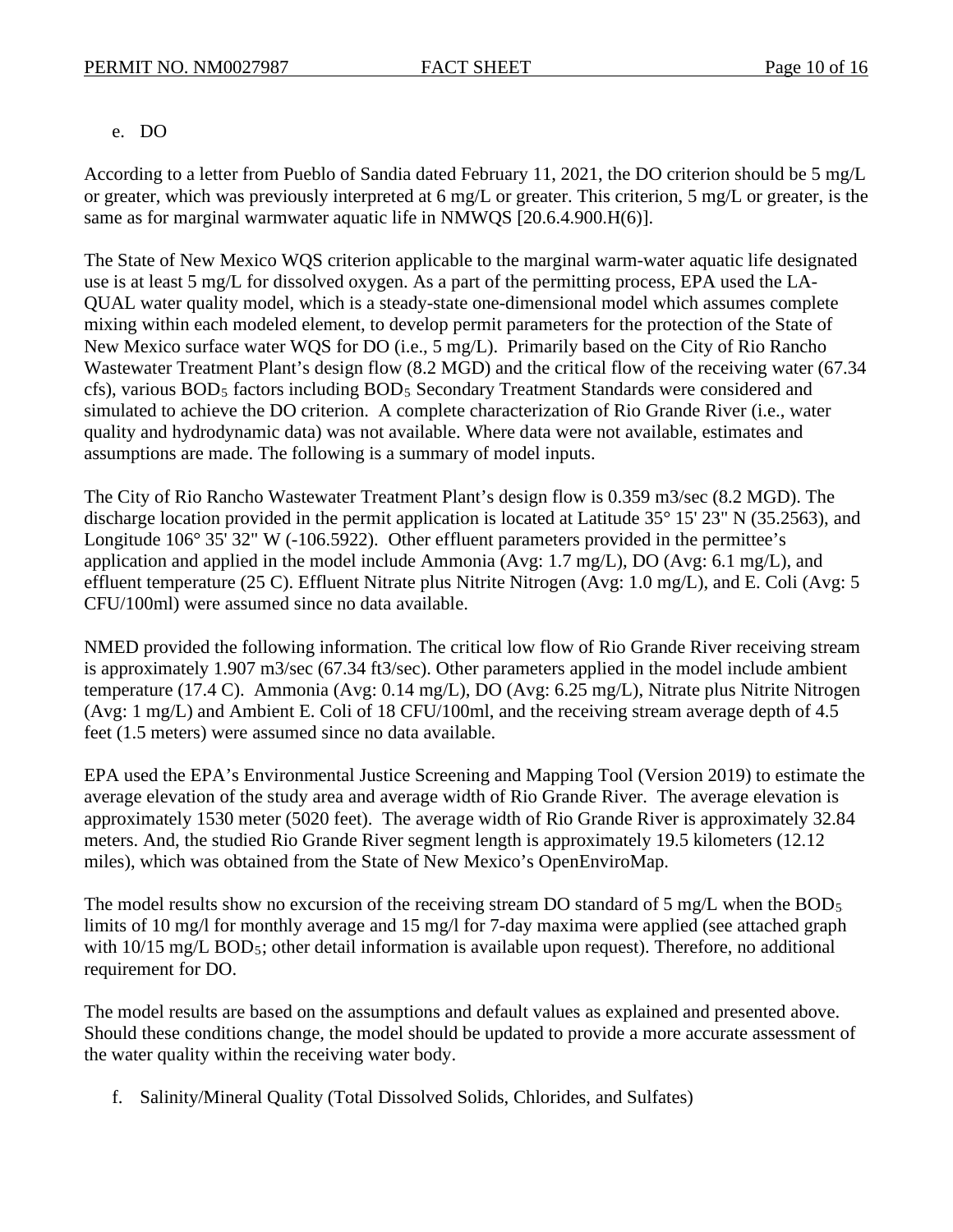There are criteria for TDS (500 mg/L and no more than 1/3 increase of the background concentration, which are more stringent than the NMWQS), chlorides and sulfates (250 mg/L and no more than  $1/3$ increase of the background concentration) applicable to the designated uses pursuant to PSWQS Section III.K and 20.6.4.106.B(2) NMAC. TDS is reevaluated with the same method as for arsenic above using new available data for 4Q3, effluent and ambient concentrations. Ambient concentration (Ca) for TDS, measured at the same locations as for arsenic, was 208.8 mg/L on geometric mean during a period of March to Oct. 2014. Effluent data (Ce) for TDS at Plant #2, most representative, was detected at 749 mg/L on monthly average from July 2015 to January 2021. Instream concentration for TDS was calculated at 295.4 mg/L, which exceeds the allowable increase limit  $[208.8 \times (1 + \frac{1}{3}) = 278.4 \text{ mg/L}]$ . Thus, RP exist; the 30-day and daily maximum TDS limits are calculated as follows:

30-day Average Limit =  $C_s[(FQ_a + Q_e) - Q_e] - C_a(FQ_a - Qe) = 1322$  mg/L Daily max. Limit = 30-day average limit x  $1.5 = 1983$  mg/L

Where:

 $C_s$  is the applicable water quality criterion, 208.8 x (1 +  $\frac{1}{3}$ ) = 278.4 mg/L  $C_a$  is the ambient concentration upstream of discharger, 208.8 mg/L  $Q_e$  is the effluent flow rate, 12.71 cfs (8.2 MGD)  $Q<sub>a</sub>$  is the 4Q3 flow rate, 190.27 cfs (123 MGD) F is the fraction of stream allowed for mixing, 1.0

EPA revises limitations in terms of concentrations and loadings for TDS in the draft permit with no compliance schedule because these limitations have been met according to DMR. EPA grants the permittee's request for reduced monitoring of TDS to weekly from 5 times/week due to the compliance. Mass limits are calculated in the same method as for BOD/TSS.

In the same approach, total chlorides and sulfates are evaluated against PSWQS as follows:

|                  | Effluent       | Ambient        | Criterion 1/3      | Calculated     | Calculated limit, | Calculated                 |
|------------------|----------------|----------------|--------------------|----------------|-------------------|----------------------------|
|                  | $(C_e)$ , mg/L | $(C_a)$ , mg/L | increase $(C_s)$ , | instream, mg/L | $mg/L$ 30-day     | $\lim$ <sub>i</sub> $mg/L$ |
|                  |                |                | mg/L               |                | average           | daily max                  |
| Chlorides, total | 76.7           | 10             | 13                 | 32.9           | 58                |                            |
| Sulfates, total  | 126.7          | 47.4           | 63                 | 61.6           | NA                | NA                         |

There is RP excursion for total chlorides, limitations are supposed to be in place as a result. Instead, EPA proposes the permittee to collect ambient upstream data for the chlorides nearby NMED monitoring station (Latitude: 35.2602° N, Longitude: 106.596° E) at Rio Grande River. The permittee must collect samples monthly at this location approximately and upstream from the discharge. Test results for total chlorides will be sent to EPA and Pueblo of Sandia quarterly. Total chlorides in the effluents at both outfalls are monitored monthly as well. EPA will re-evaluate this pollutant in the next permit renewal.

g. Oil & Grease, Ammonia and Total Phosphorus (TP)

DMRs show O&G limitations are in compliance with the limitations. As the permittee's request, EPA reduces the monitoring frequency for O&G to weekly from 5 times/week.

Ammonia is re-evaluated with the same method as for arsenic above using the same 4Q3. Ambient data for temperature and pH, measured at the same locations as for arsenic, were 17.4 °C on average and 8.46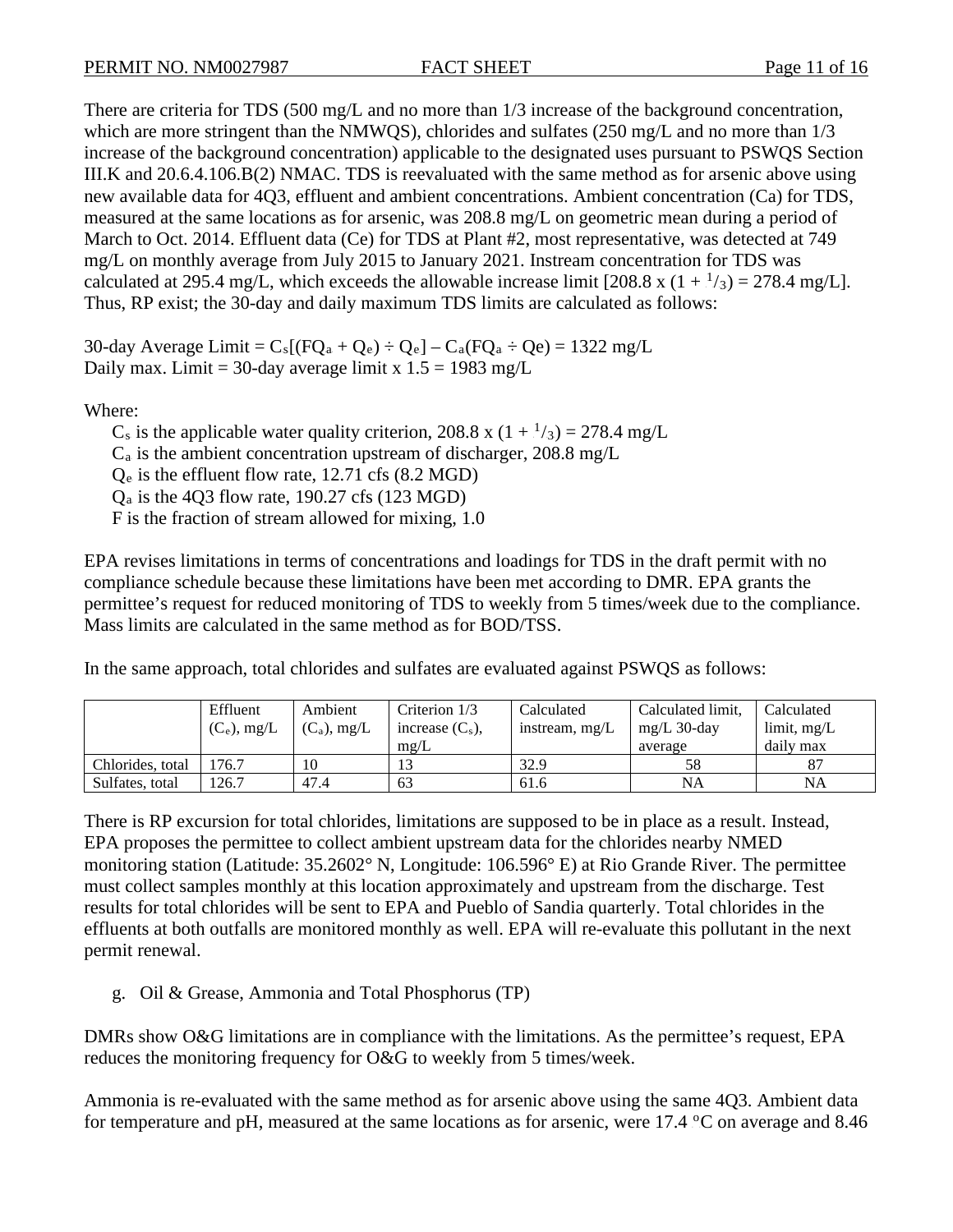s.u. at 95<sup>th</sup> percentile during a period of March to Oct. 2014. Ambient data for ammonia is not available at location (32RGrand499.2) above the WWTP #2 from March to Oct. 2014. The criterion for total ammonia is as below pursuant PSWQS Appendix A, Tables 1 and 3:

| Ammonia, total             | Acute                                        | <b>Chronic</b>                                            |
|----------------------------|----------------------------------------------|-----------------------------------------------------------|
| Criterion, $mg/L$          | 2.14 using $pH = 8.5$ , fish present. Same   | 0.928 using $pH = 8.5$ ; 17 <sup>o</sup> C, fish present. |
|                            | criterion as NMWQS                           | Between 0.99 and 0.87 for NMWQS.                          |
| Effluent, $mg/L$ (average) | $1.05$ (2.18 at Outfall 601 per DMR)         | $1.05$ (2.18 at Outfall 601 per DMR)                      |
| Calculated Instream        | N/A because criterion must be met at end     | $0.14$ (0.10 using 2.7 MGD at Outfall 601)                |
| Concentration, mg/L        | of pipe. RP level = effluent x $2.13 = 2.24$ |                                                           |
|                            | $(4.64$ at Outfall $601)$                    |                                                           |
| Applicable Limit           | 2.14 mg/L daily max. (146 lbs./day total     | <b>NA</b>                                                 |
|                            | for both outfalls)                           |                                                           |

RP exists for acute criterion because the calculated instream is greater than the acute criterion (2.14 mg/L), which must be met at the point of discharge per 20.6.4.11.E(2) NMAC. EPA establishes new limitations for the ammonia at both outfalls with a compliance schedule stated in the permit draft. Per 40 CFR 122.47(a)(3) interim limit, effective immediately in the meantime, is set at the highest level (4.9 mg/L) reported in DMR.

A guideline for TP is 0.100 mg/L pursuant PSWQS Section III.E; but it's not a criterion. There is no numerical criterion for TP in the NMWQS. Monitoring of TP is retained for next permit renewal and in case PSWQS is revised.

h. Nutrients (total nitrogen and total phosphorus)

EPA has started to monitor nutrients (total nitrogen and total phosphorus) discharged from major POTWs and others. Data would be used to determine applicable limits to protect local and downstream water quality. The proposed monitoring frequency for the nutrients is once/quarter.

D. Monitoring Frequency for Limited Parameters

Regulations require permits to establish monitoring requirements to yield data representative of the monitored activity, 40 CFR §122.48(b), and to assure compliance with permit limitations, 40 CFR §122.44(i)(1). EPA established the monitoring frequency based on Table 9 (page 34 of the NMIP) for design flow between 5 and 10 MGD at each outfall.

| <b>Parameter</b>                 | <b>Frequency</b>       | <b>Sample Type</b>     |  |
|----------------------------------|------------------------|------------------------|--|
| Flow                             | Daily                  | <b>Totalized Meter</b> |  |
| pH                               | Daily                  | Instantaneous Grab     |  |
| BOD <sub>5</sub>                 | $5$ /week              | 12-hr Composite        |  |
| <b>TSS</b>                       | $5$ /week              | 12-hr Composite        |  |
| % Removal                        | $1/m$ onth             | Calculation            |  |
| TRC*                             | Daily                  | Instantaneous Grab     |  |
| E. coli Bacteria                 | Daily                  | Grab                   |  |
| Total ammonia                    | $5$ /week              | 12-hr Composite        |  |
| O&G, TDS                         | Weekly                 | 12-hr Composite        |  |
| Chlorides                        | Monthly                | 12-hr Composite        |  |
| Mercury, total phosphorus, total | Quarterly              | 12-hr Composite        |  |
| nitrogen, adjusted gross alpha   |                        |                        |  |
| <b>PCB</b>                       | Once                   | 12-hr Composite        |  |
| <b>Toxics</b>                    | $1/\text{s}$ ix months | 12-hr Composite        |  |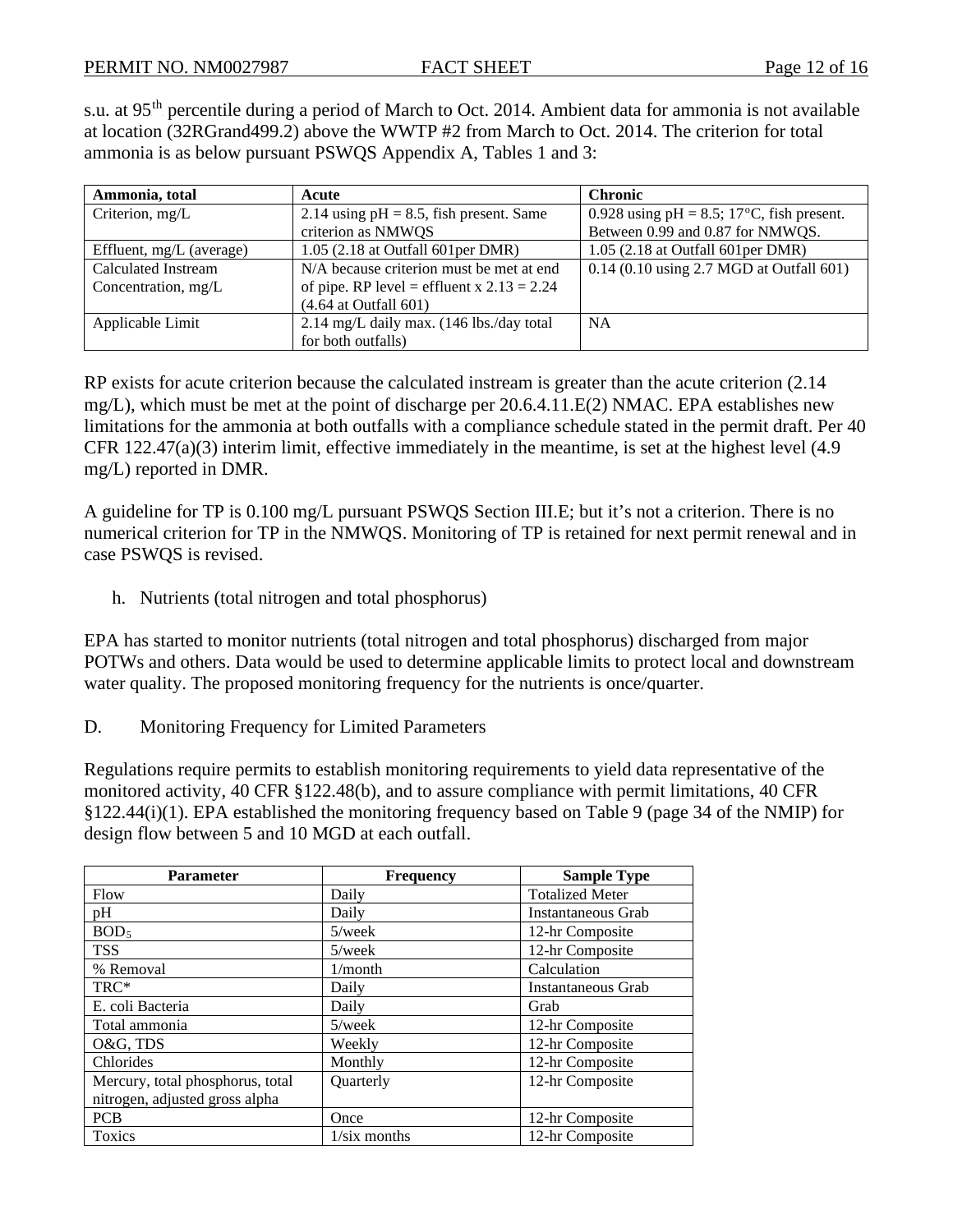\* Applicable at Outfall 601 and Outfall 001 (when chlorine is used in the treatment process, including cleaning treatment units or effluent from WRF #6 is diverted to the UV unit).

# E. WHOLE EFFLUENT TOXICITY

Procedures for implementing WET terms and conditions in NPDES permits are contained in the NMIP. Table 11 (page 42) of the NMIP outlines the type of WET testing for different types of discharges. An acute test at 74%, using an acute-to-chronic ratio of 10:1 will be the requirement for this permit based on a 4Q3 of 103 MGD and effluent flow of 8.2 MGD for Outfall 001, and an acute test at 26% based on an effluent flow of 2.7 MGD at Outfall 601. Submitted WET data shows all results were reported as 67% for Outfall 001 and 601, which meant no toxicity was not exhibited during the previous permit cycle. The Reasonable Potential (RP) Analysis shows RP because the new critical dilution for Outfall 001 is higher than the highest concentration tested in the previous dilution series. However, there is no RP and no limitations will be required for WET.

The proposed permit requires five (5) dilutions in addition to the control (0% effluent) to be used in the toxicity tests based on a 0.75 dilution series. The additional effluent concentrations for Outfall 001 must be 31%, 41%, 55%, 74%, 98%. The effluent series for Outfall 601 is 11%, 15%, 20%, 26%, 35%. The permittee shall limit and monitor discharge(s) as specified below for both outfalls:

| <b>WET Testing (48-hr Acute Static)</b> |        | Frequency    | <b>Type</b>                  |
|-----------------------------------------|--------|--------------|------------------------------|
| Renewal NOEC $)^1$                      | VALUE  |              |                              |
| Daphnia pulex                           | Report | Once/Ouarter | 12-hr Composite <sup>2</sup> |
| Pimephales promelas                     | Report | Once/Ouarter | 12-hr Composite <sup>2</sup> |

<sup>1</sup> Monitoring and reporting requirements begin on the effective date of this permit. See Part II of the permit, Whole Effluent Toxicity Testing Requirements for additional WET monitoring and reporting conditions. EPA outlines steps for retesting/TRE since the facility has quarterly testing.

<sup>2</sup> To be consistent to other comparable parameters.

# **VI. TMDL REQUIREMENTS**

The receiving water segment 20.6.4.106 NMAC Rio Grande (non-pueblo Alameda Bridge to HWY 550 Bridge) has been listed in 303(d) List. The receiving water is impaired for wildlife habitat, livestock watering, primary contact and marginal warmwater aquatic life. Causes are PCBs (including fish consumption), mercury (fish consumption), adjusted gross alpha and E. coli bacteria. DO has been removed from the previous list; so, EPA removes the DO monitoring. Latest TMDL for E. coli was issued in 2010, which the limits were established based on this TMDL. EPA retains the previous limits for E. coli in this permit draft. TMDLs for other causes are estimated in 2023. PCB and adjusted gross alpha monitoring are retained as before. Effluent PCB level was detected < 0.000021 ppb, which is below the Tribe and State WQS; the monitoring is continued in this permit draft for TMDL purpose. EPA propose monitoring of mercury quarterly for TMDL purpose at well. The permit has a standard reopener clause that would allow the permit to be changed if at a later date additional requirements on new or revised TMDLs are completed.

# **VII. ANTIDEGRADATION**

The NMAC, Section 20.6.4.8 "Antidegradation Policy and Implementation Plan" sets forth the requirements to protect designated uses through implementation of the State water quality standards. The limitations and monitoring requirements set forth in the proposed permit are developed from the State water quality standards and are protective of those designated uses. Furthermore, the policy sets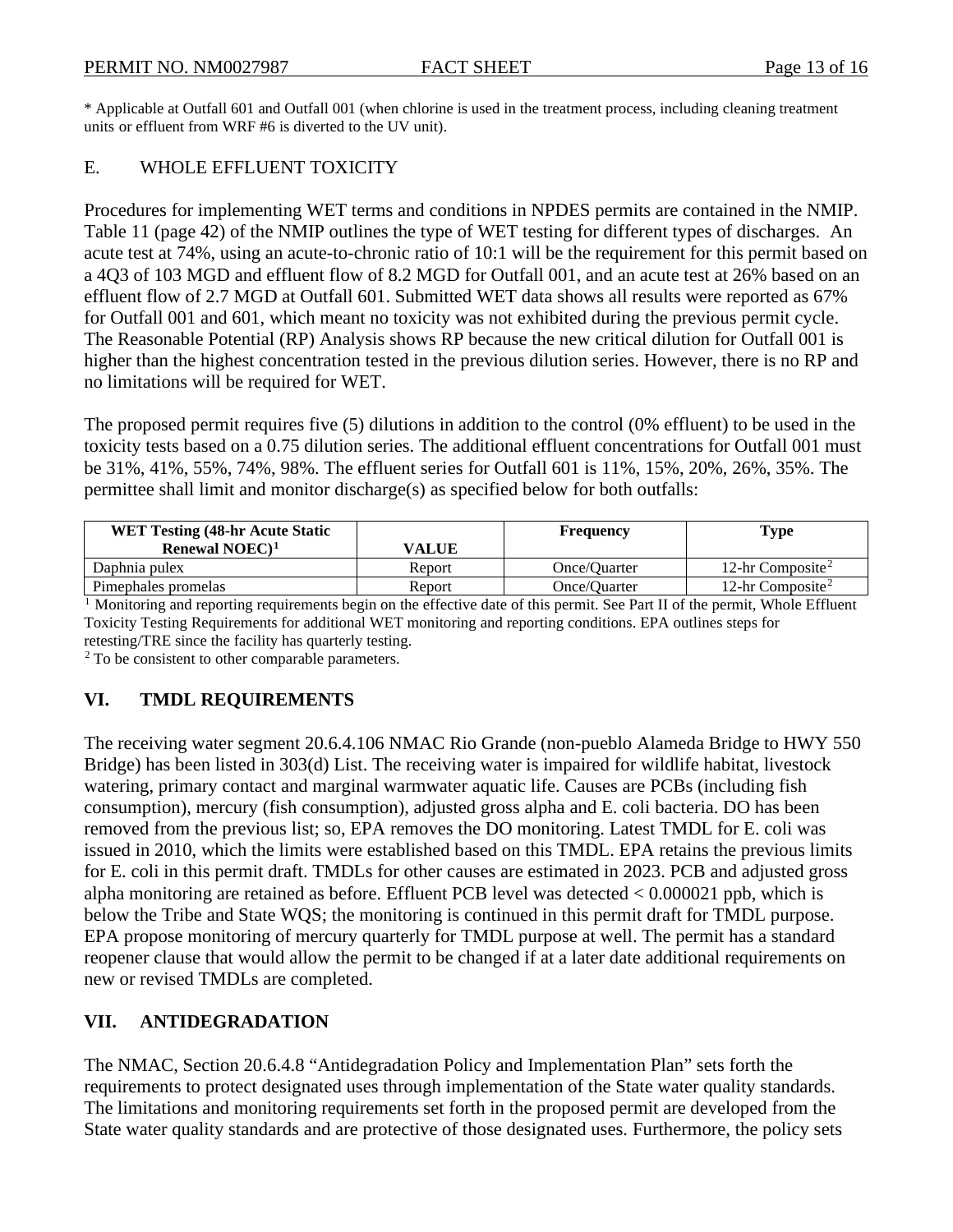forth the intent to protect the existing quality of those waters, whose quality exceeds their designated use. The permit requirements and the limits are protective of the assimilative capacity of the receiving water, which is protective of the designated uses of that water, NMAC Section 20.6.4.8.A.2.

# **VIII. ANTIBACKSLIDING**

The proposed permit is consistent with the requirements to meet Antibacksliding provisions of the Clean Water Act, Section 402(o) and 40 CFR 122.44(1)(2)(i)(B), which state in part that interim or final effluent limitations must be as stringent as those in the previous permit, unless information is available which was not available at the time of permit issuance.

# **IX. ENDANGERED SPECIES CONSIDERATIONS**

According to the IPaC list updated on January 28, 2021 for Sandoval County, NM obtained from http://ecos.fws.gov, there are endangered (E)/threatened (T) species that were listed in the previous permit: Mexican spotted owl (T), Southwestern willow flycatcher (E), Rio Grande Silvery Minnow (E). Jemez Mountains salamander (E), Yellow-billed Cuckoo (T) and New Mexico meadow jumping mouse (E). These species were previously determined with "no effect". A critical habitat for the Rio Grande Silvery Minnow has been established per 68 FR 8088 8135 dated 02/19/2003. The discharge flow path may cross this habitat. The discharge does not increase the loadings that could impact the water quality and on the endangered fish subsequently.

In accordance with requirements under section  $7(a)(2)$  of the Endangered Species Act, EPA has reviewed this permit for its effect on listed threatened and endangered species and designated critical habitat. After review, EPA has no information determining that the reissuance of this permit will have "effect" on listed threatened and endangered species nor will adversely modify designated critical habitat. EPA makes this determination based on the following:

- 1. No additions have been made to the USFWS list of threatened and endangered species and critical habitat designation in the area of the discharge since prior issuance of the permit.
- 2. EPA has received no additional information since the previous permit issuance which would lead to revision of its determinations.
- 3. The draft permit is consistent with the States WQS and does not increase pollutant loadings.
- 4. EPA determines that Items 1, thru 3 result in no change to the environmental baseline established by the previous permit, therefore, EPA concludes that reissuance of this permit will have "no effect" on listed species and designated critical habitat.

# **X. HISTORICAL and ARCHEOLOGICAL PRESERVATION CONSIDERATIONS**

The reissuance of the permit should have no impact on historical and/or archeological sites since no new construction activities are planned in the reissuance.

# **XI. PERMIT REOPENER**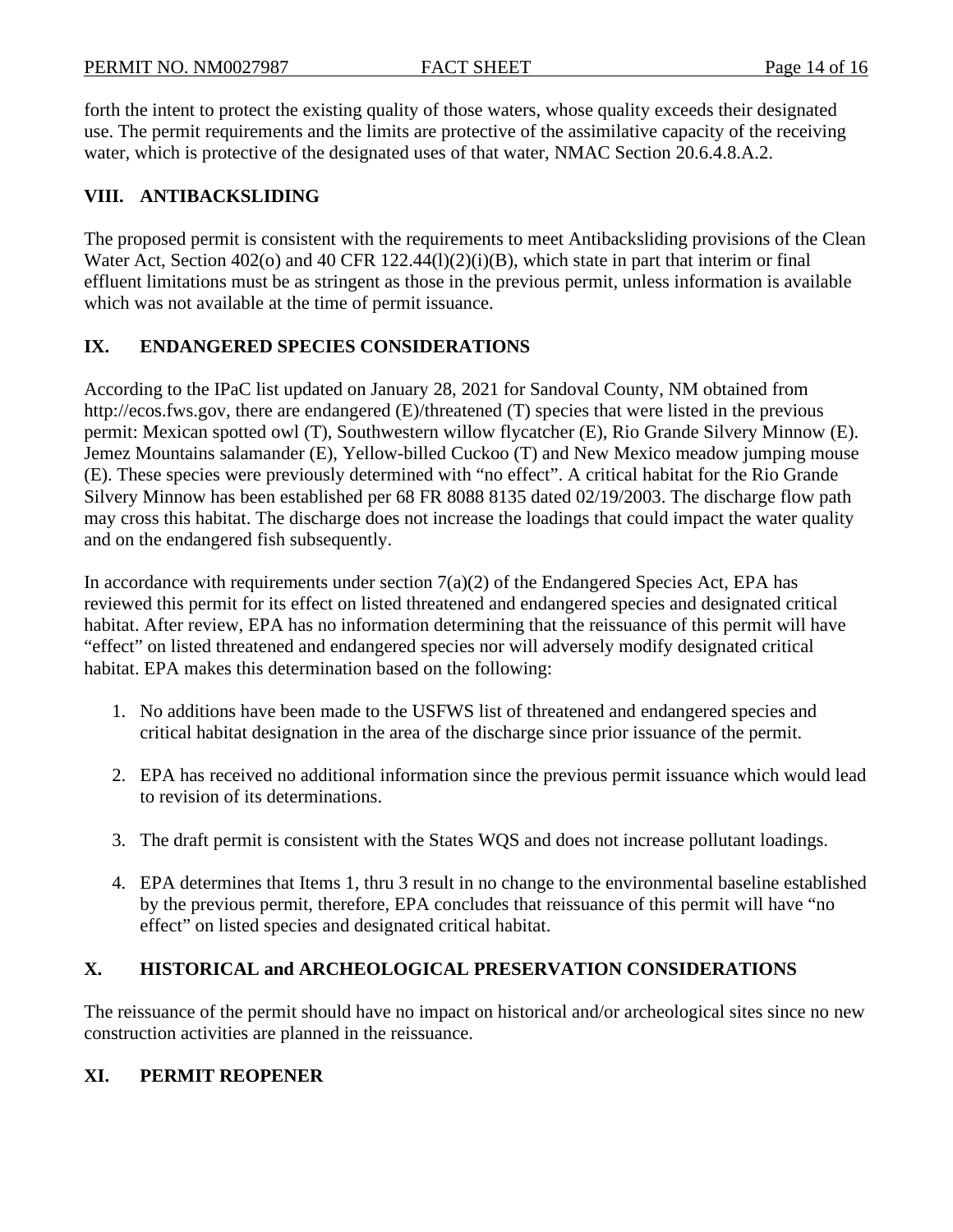The permit may be reopened and modified during the life of the permit if NMWQS are promulgated or revised. In addition, if the State develops a TMDL, this permit may be reopened to establish effluent limitations for the parameter(s) to be consistent with that TMDL. Modification of the permit is subject to the provisions of 40 CFR §124.5.

# **XII. VARIANCE REQUESTS**

None

# **XIII. CERTIFICATION**

The permit is in the process of certification by the State Agency following regulations promulgated at 40 CFR 124.53. A draft permit and draft public notice will be sent to the District Engineer of COE, to the Regional Director of FWS and to the National Marine Fisheries Service prior to the publication of that notice.

# **XIV. FINAL DETERMINATION**

The public notice describes the procedures for the formulation of final determinations.

# **XV. ADMINISTRATIVE RECORD**

The following information was used to develop the draft permit:

#### A. APPLICATION(s)

EPA Application Forms 2A and 2S dated December 17, 2020; additional information received on February 18, 2021, March 12, 2021

B. 40 CFR CITATIONS

Sections 122, 124, 125, 133, 136, 434

C. STATE OF NEW MEXICO REFERENCES

New Mexico State Standards for Interstate and Intrastate Surface Water, 20.6.4 NMAC, effective September 12, 2018.

State of New Mexico 303(d) List for Assessed Stream and River Reaches, 2020-2022

Total Maximum Daily Load (TMDL) Report for the Middle Rio Grande Watershed, approved by EPA, June 30, 2010.

D. MISCELLANEOUS

Procedures for Implementing National Pollutant Discharge Elimination System Permits in New Mexico – NMIP, March 15, 2012.